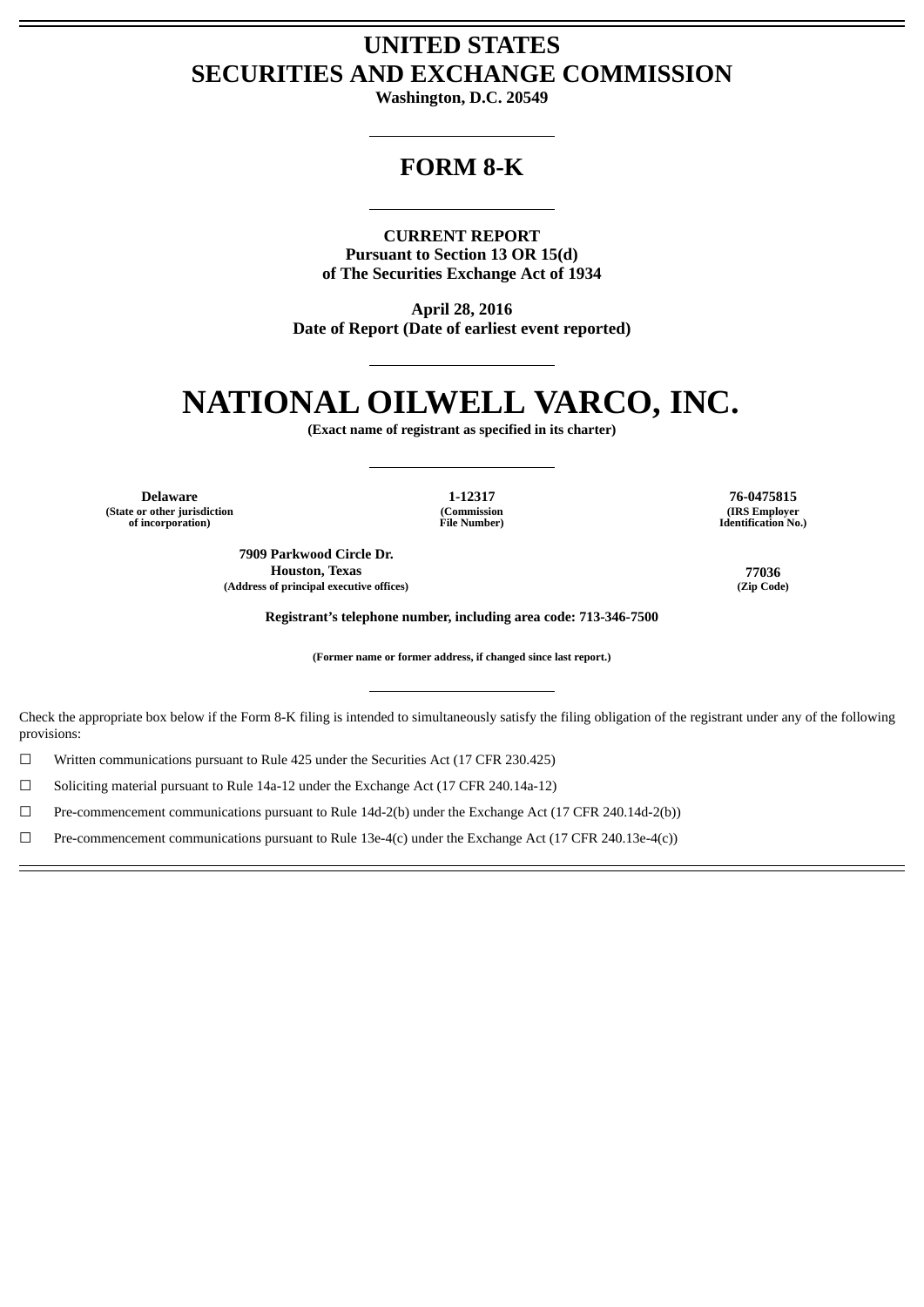#### **Item 2.02 Results of Operations and Financial Condition**

On April 28, 2016, National Oilwell Varco, Inc. issued a press release announcing earnings for the quarter ended March 31, 2016 and conference call in connection therewith. A copy of the release is furnished herewith as Exhibit 99.1 and incorporated herein by reference.

The information contained in this Current Report shall not be deemed to be "filed" for purposes of Section 18 of the Securities Exchange Act of 1934 (the "Exchange Act") or otherwise subject to the liabilities of that section, nor shall it be incorporated by reference into a filing under the Securities Act of 1933, or the Exchange Act, except as shall be expressly set forth by specific reference in such a filing.

### **Item 9.01 Financial Statements and Exhibits**

(d) *Exhibits*

The following exhibit is provided as part of the information furnished under Item 2.02 of this Current Report on Form 8-K:

99.1 National Oilwell Varco, Inc. press release dated April 28, 2016 announcing the earnings results for the quarter ended March 31, 2016.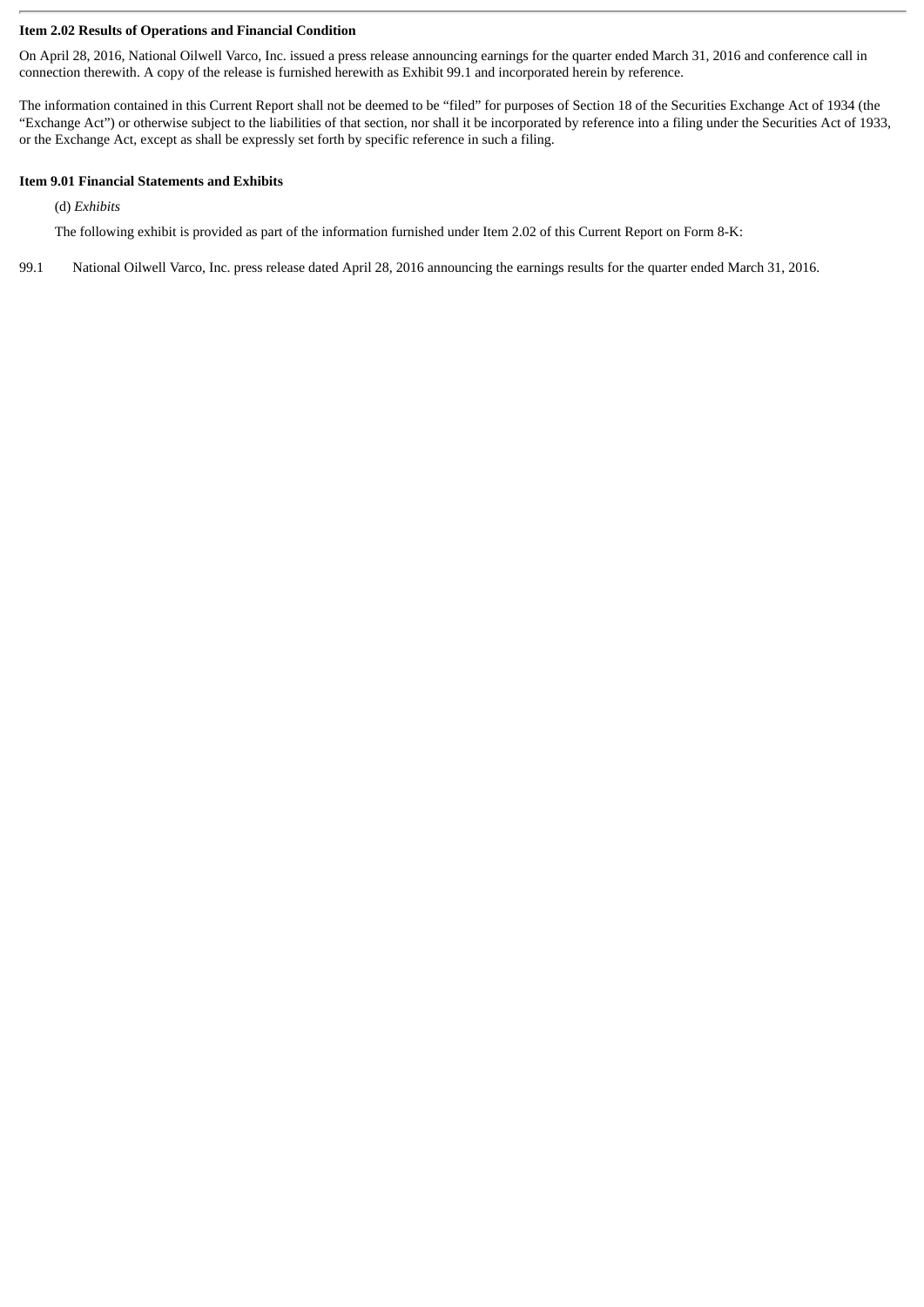**SIGNATURES**

Pursuant to the requirements of the Securities Exchange Act of 1934, the registrant has duly caused this report to be signed on its behalf by the undersigned hereunto duly authorized.

Date: April 28, 2016 NATIONAL OILWELL VARCO, INC.

/s/ Brigitte M. Hunt

Brigitte M. Hunt Vice President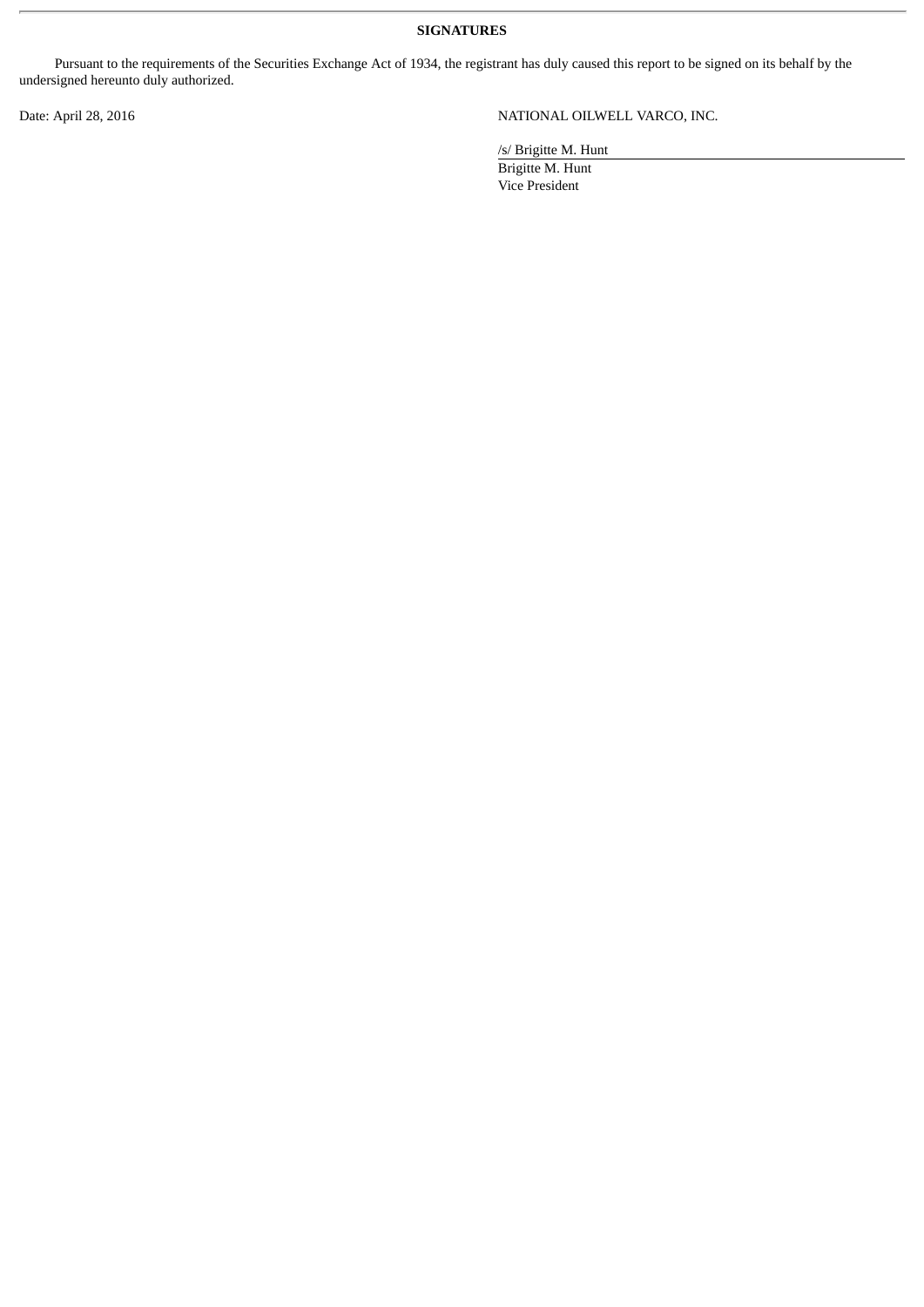## **Index to Exhibits**

99.1 National Oilwell Varco, Inc. press release dated April 28, 2016 announcing the earnings results for the quarter ended March 31, 2016.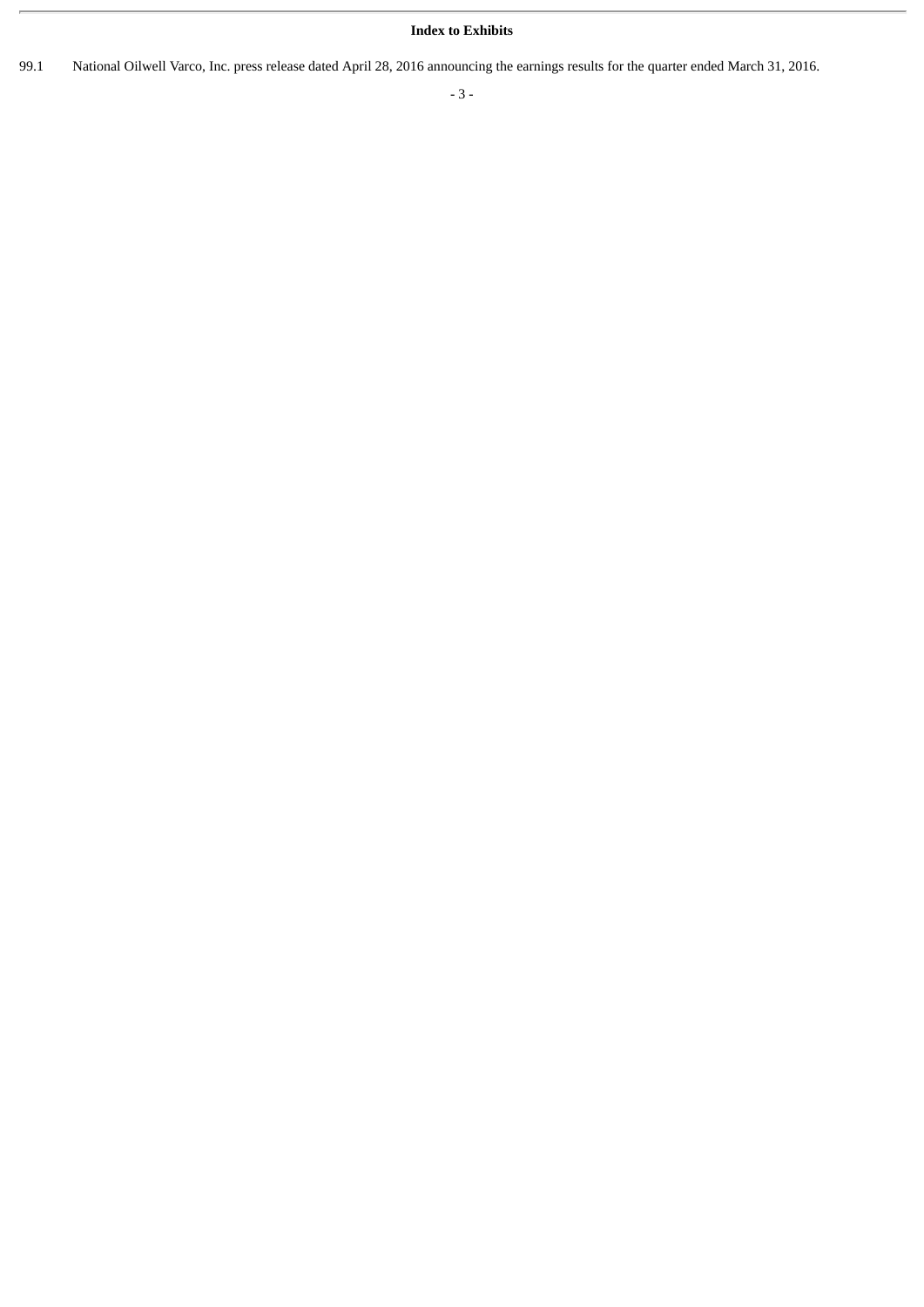**(713) 346-7807**



#### **NEWS Contact: Loren Singletary**

**FOR IMMEDIATE RELEASE**

**NATIONAL OILWELL VARCO REPORTS FIRST QUARTER 2016 RESULTS**

HOUSTON, TX, April 28, 2016 — National Oilwell Varco, Inc. (NYSE: NOV) today reported a first quarter 2016 net loss of \$21 million, or \$0.06 per share, excluding other items. Other items included \$147 million in pre-tax charges primarily associated with severance and facility closure costs. GAAP net loss for the quarter was \$119 million, or \$0.32 per share.

Revenues for the first quarter of 2016 were \$2.19 billion, a decrease of 20 percent compared to the fourth quarter of 2015 and a decrease of 55 percent from the first quarter of 2015. Adjusted EBITDA (as defined below) for the first quarter was \$127 million, or 5.8 percent of sales. Decremental Adjusted EBITDA margin (the change in Adjusted EBITDA as a percent of the change in revenue) from the fourth quarter of 2015 to the first quarter of 2016 was 37 percent. Operating loss, excluding other items, was \$48 million.

"Oil prices and oilfield activity continued to plummet during the first quarter of 2016, causing our customers to cut spending to bare minimum levels," stated Clay C. Williams, Chairman, President and CEO of National Oilwell Varco. "The fifth quarter of this extraordinary downcycle saw our revenues decline sharply once again, leading us to intensify our cost reduction efforts. While this market has been very tough on our business, I am grateful for the leadership and perseverance demonstrated by National Oilwell Varco's tremendous employees. Better days lie ahead. Our strong financial resources enable us to continue to invest in new technologies, products and acquisitions that better position us for the inevitable upturn."

#### **Segment Results (excluding other items)**

To provide a clearer measurement of segment performance, the Company will no longer allocate certain corporate overhead costs to its segments and is now capturing those costs in "Eliminations and corporate costs". Prior periods are shown on a comparable basis. For the quarters ended March 31, 2016, December 31, 2015 and March 31, 2015 the corporate overhead costs were \$50 million, \$57 million, and \$67 million, respectively.

#### **Rig Systems**

Rig Systems generated revenues of \$926 million in the first quarter of 2016, a decrease of 9 percent from the fourth quarter of 2015 and a decrease of 63 percent from the first quarter of 2015. Adjusted EBITDA was \$137 million, or 14.8 percent of sales, down 36 percent sequentially and down 75 percent from the prior year. Operating profit was \$119 million, or 12.9 percent of sales.

- 1 -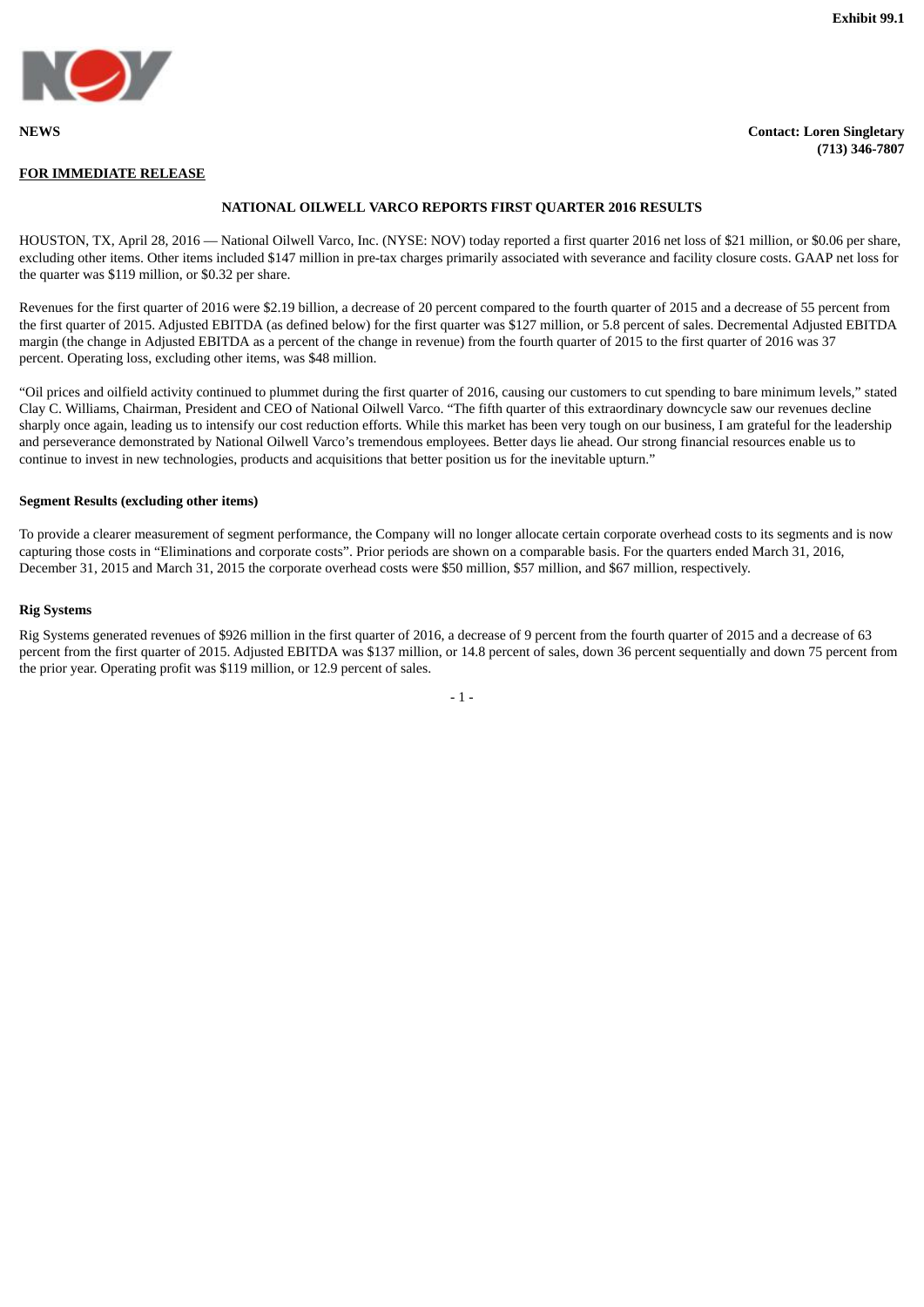In light of the recently announced vote by the shareholders of SETE Brasil Participacoes SA to authorize Sete to file for bankruptcy, the Company removed from its backlog all amounts associated with its 15 Brazilian floater contracts. The total removed from backlog, \$2.09 billion, also included certain other orders for which NOV has not received payment in over a year. Contracts with all of these customers remain in place and are enforceable. If these customers provide funding to continue their projects, the Company will resume construction and update the backlog accordingly. With this reduction, backlog for capital equipment orders for Rig Systems at March 31, 2016 was \$3.31 billion. New orders during the quarter were \$97 million, representing a book-to-bill of 13 percent when compared to the \$770 million shipped out of backlog.

#### **Rig Aftermarket**

Rig Aftermarket generated revenues of \$391 million, down 31 percent from the fourth quarter of 2015 and a decrease of 46 percent from the first quarter of 2015. Adjusted EBITDA was \$82 million, or 21.0 percent of sales, down 43 percent sequentially and down 62 percent from the prior year. Operating profit was \$77 million, or 19.7 percent of sales.

#### **Wellbore Technologies**

Wellbore Technologies generated revenues of \$631 million, down 17 percent from the fourth quarter of 2015 and down 46 percent from the first quarter of 2015. Adjusted EBITDA was \$43 million, or 6.8 percent of sales, down 44 percent sequentially and down 82 percent from the prior year. The segment reported an operating loss of \$53 million for the first quarter of 2016.

#### **Completion and Production Solutions**

Completion and Production Solutions generated revenues of \$558 million, down 25 percent from the fourth quarter of 2015 and down 41 percent from the first quarter of 2015. Adjusted EBITDA was \$48 million, or 8.6 percent of sales, down 46 percent sequentially and down 72 percent from the prior year. The segment reported an operating loss of \$4 million for the first quarter of 2016.

Backlog for capital equipment orders for Completion and Production Solutions at March 31, 2016 was \$994 million, up 3 percent from the fourth quarter of 2015, and down 32 percent from the end of the first quarter of 2015. Revenues out of backlog during the quarter were \$330 million. New orders were \$328 million, achieving a book-to-bill of 99 percent, and the effect of foreign currency adjustments was \$27 million.

#### **Significant Events and Achievements**

NOV achieved several key wins related to its eVolve™ optimization and closed loop drilling automation services, notably the completion of an 18-month project in the North Sea with a major integrated oil company. NOV's suite of tools provided the customer with high-speed streaming of downhole data used to accurately analyze wellbore conditions, which enabled the customer to extend reservoir exposure (lateral length) well beyond planned design, eliminating the need for an additional well which was part of the original project plan. NOV was recently awarded a contract for downhole drilling automation with an independent E&P customer in

Western Canada and was awarded a five year project by a national oil company in North Africa for real-time drilling data acquisition, visualization and optimization.

 $-2-$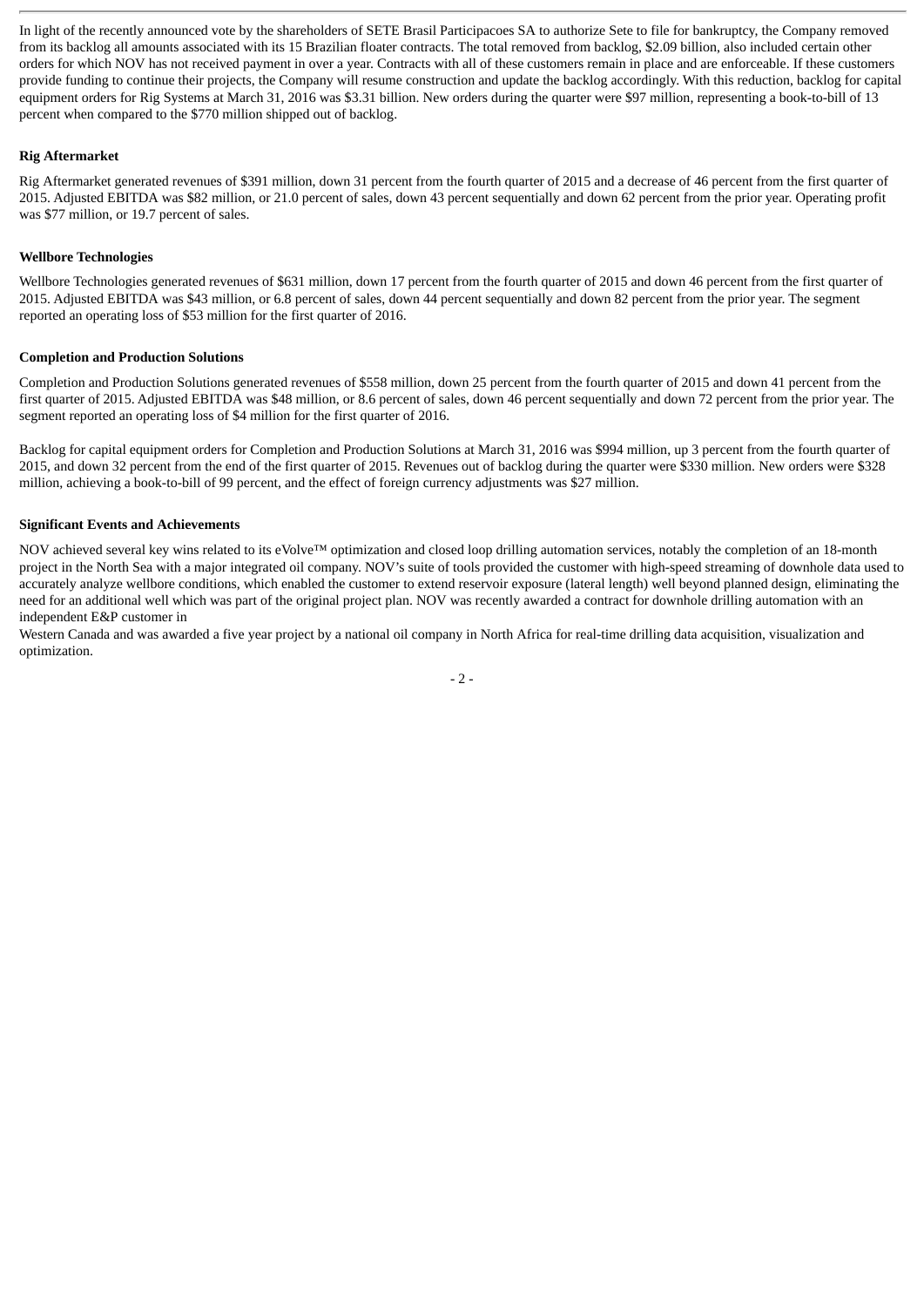NOV introduced the RIGSENTRY™ remote monitoring service, the first end-to-end predictive solution that can foresee certain operational failures in subsea blowout preventer (BOP) components up to 14 days in advance. With its ability to identify the specific point of failure and alert customers earlier than a human operator or other traditional detection techniques, RIGSENTRY™ will result in more efficient maintenance practices and reduced unplanned downtime.

NOV completed the acquisition of Tolteq Group LLC, a developer and manufacturer of Measurement While Drilling (MWD) tools and equipment. The acquisition allows the Company to rent or sell a complete bottom hole assembly (BHA) to service companies and operators; and, less than a month after acquisition, NOV delivered a rental BHA to an independent oil company in the Eagle Ford that includes its MWD kit, high-torque drilling motor, and Helios drill bit.

NOV completed the acquisition of TracID AS, which offers Radio Frequency Identification (RFID) tags for downhole applications and associated asset management software. The tags are capable of withstanding harsh downhole conditions for extended periods of time and have been installed in over 40,000 drillstring components to date. The technology, when combined with NOV's existing premium tubular and services offerings, will enhance lifecycle and asset management for drillstring owners.

NOV recently provided a turnkey composites package for an offshore platform in the North Sea that reduced topside weight and corrosion risk. NOV provided the technical specifications, engineering, installation, and field service support of 3,000 meters of BONDSTRAND GRE piping, phenolic structures and grating, composite pressure vessels, and handrails, resulting in over 700 tons of weight saved. NOV also provided the topside drilling equipment package on the platform.

Following the recent introduction of NOV's large pipe product line, the Company built and delivered an industry-first 7-5/8" drill pipe riser string for use by a major international oil company during the quarter. The pipe can be used either as a completion landing string within the marine riser or as an intervention riser string in open water. Rugged and capable of deploying quickly, these strings offer a cost-effective means for offshore completion, intervention and plug and abandonment activities requiring big bores.

During the first quarter of 2016, NOV delivered its 2,000th model TDS-11SA top drive, further contributing to NOV's industry leading installed base. The TDS-11SA's performance and reliability has made it the best-selling top drive in the world.

#### **Other Corporate Items**

During the first quarter of 2016, NOV generated \$621 million in cash flow from operations. Free cash flow totaled \$363 million after deducting \$173 million in dividends, \$84 million for non-acquisition related capital expenditure investments and \$21 million for acquisitions, and adding a foreign exchange benefit and other items totaling \$20 million. As previously reported, the Company announced a plan to reduce its quarterly dividend to \$0.05 per share which is expected to preserve approximately \$615 million per year in future cash flow for investments in future growth opportunities.

- 3 -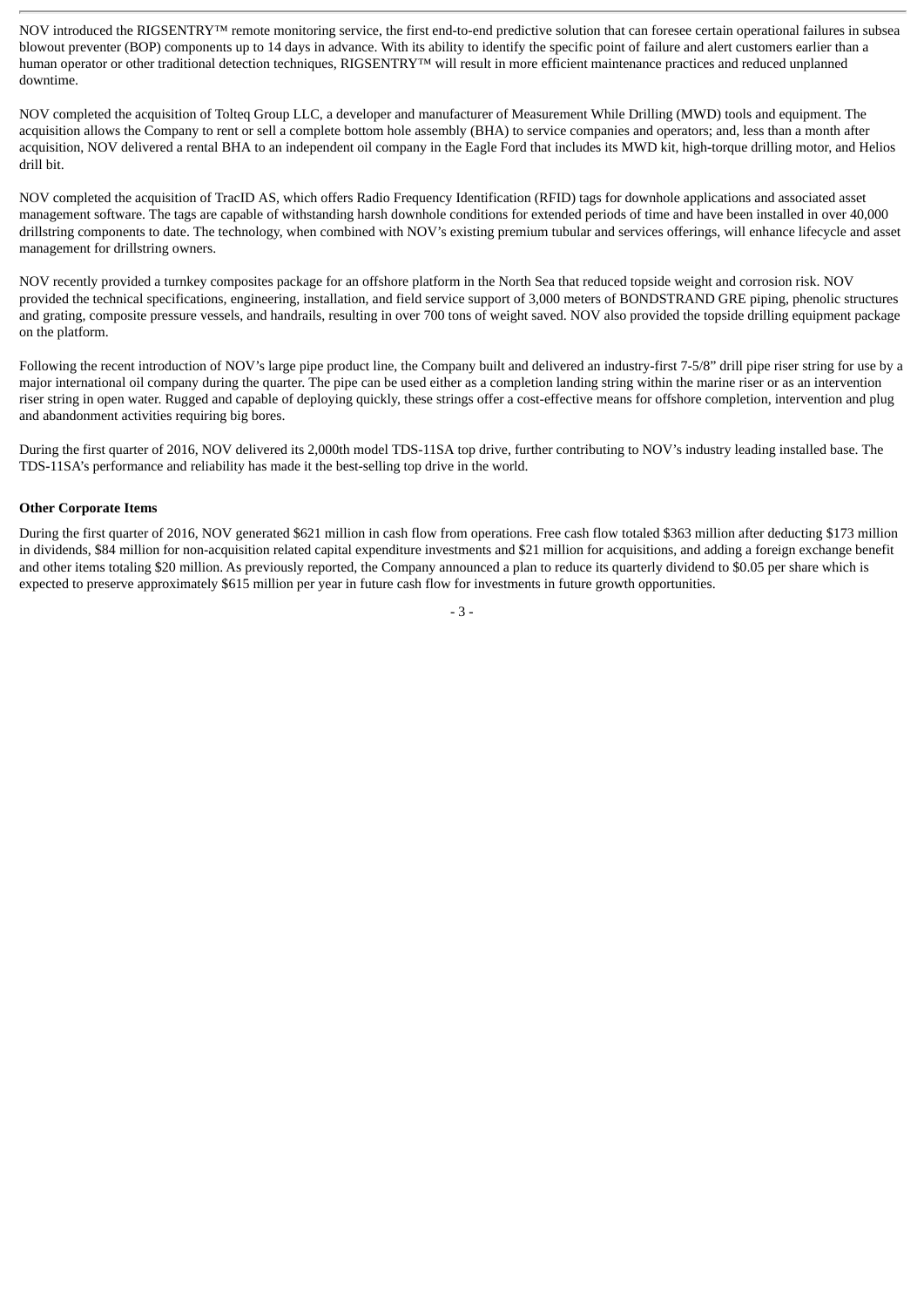As of March 31, 2016, the Company had \$1.76 billion in cash and cash equivalents and total debt of \$3.38 billion, a decrease of \$530 million from December 31, 2015. NOV had \$4.29 billion available on its revolving credit facility as of March 31, 2016. The unsecured facility, which matures in September of 2018, is subject to one primary covenant which is a maximum debt-to-capitalization ratio of 60 percent. As of March 31, 2016 NOV had a debt-to-capitalization ratio of 17.1 percent.

#### **First Quarter Earnings Conference Call**

NOV will hold a conference call on Thursday, April 28, 2016 at 8:00 a.m. (Central Time) to discuss results for the first quarter of 2016. Participants may join the conference call by dialing (866) 312-4825 within North America or (720) 634-2948 outside of North America five to ten minutes prior to the scheduled start time and by asking for the "National Oilwell Varco Conference Call." The call will be broadcast simultaneously at www.nov.com/investors on a listenonly basis. A replay will be available on the website for 30 days.

#### **About National Oilwell Varco**

National Oilwell Varco (NYSE: NOV) is a worldwide leader in the design, manufacture and sale of equipment and components used in oil and gas drilling and production operations and in the provision of oilfield services to the upstream oil and gas industry.

#### Cautionary Statement for the Purpose of the "Safe Harbor" Provisions of the Private Securities Litigation Reform Act of 1995

Statements made in this press release that are forward-looking in nature are intended to be "forward-looking statements" within the meaning of Section 21E of the Securities Exchange Act of 1934 and may involve risks and uncertainties. These statements may differ materially from the actual future events or results. Readers are referred to documents filed by National Oilwell Varco with the Securities and Exchange Commission, including the Annual Report on Form 10-K, which identify significant risk factors which could cause actual results to differ from those contained in the forward-looking statements.

- more -

- 4 -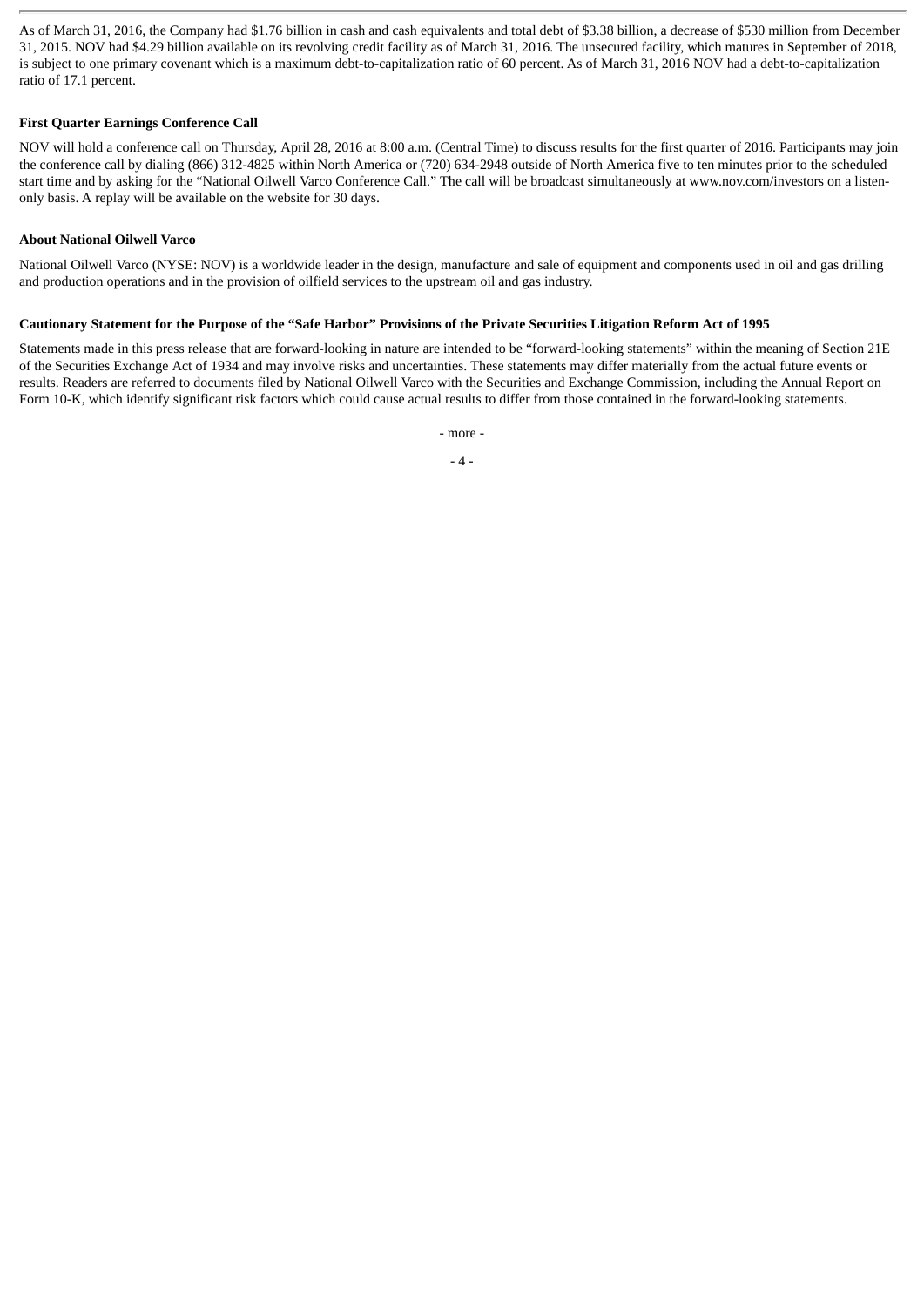#### **NATIONAL OILWELL VARCO, INC. CONSOLIDATED STATEMENTS OF INCOME (LOSS) (Unaudited) (In millions, except per share data)**

|                                                     |           | Three Months Ended<br>December 31. |               |  |
|-----------------------------------------------------|-----------|------------------------------------|---------------|--|
|                                                     |           | March 31                           |               |  |
| Revenue:                                            | 2016      | 2015                               | 2015          |  |
| <b>Rig Systems</b>                                  | \$<br>926 | \$2,523                            | \$<br>1,015   |  |
| Rig Aftermarket                                     | 391       | 719                                | 569           |  |
| Wellbore Technologies                               | 631       | 1,171                              | 757           |  |
| <b>Completion &amp; Production Solutions</b>        | 558       | 948                                | 746           |  |
| Eliminations                                        | (317)     | (541)                              | (365)         |  |
| Total revenue                                       | 2,189     | 4,820                              | 2,722         |  |
| Gross profit                                        | 300       | 1,178                              | 520           |  |
| Gross profit %                                      | 13.7%     | 24.4%                              | 19.1%         |  |
| Selling, general, and administrative                | 348       | 486                                | 379           |  |
| Other items                                         | 141       | 122                                | 1,773         |  |
| Operating profit (loss)                             | (189)     | 570                                | (1,632)       |  |
| Interest and financial costs                        | (25)      | (26)                               | (27)          |  |
| Interest income                                     | 5         | 5                                  | 5             |  |
| Equity income (loss) in unconsolidated affiliates   | (6)       | 9                                  | (3)           |  |
| Other income (expense), net                         | (21)      | (56)                               | (17)          |  |
| Income (loss) before income taxes                   | (236)     | 502                                | (1,674)       |  |
| Provision for income taxes                          | (118)     | 189                                | (152)         |  |
| Net income (loss)                                   | (118)     | 313                                | (1,522)       |  |
| Net income attributable to noncontrolling interests |           | 3                                  |               |  |
| Net income (loss) attributable to Company           | \$ (119)  | \$310                              | \$<br>(1,523) |  |
| Per share data:                                     |           |                                    |               |  |
| <b>Basic</b>                                        | \$ (0.32) | \$0.76                             | \$<br>(4.06)  |  |
| <b>Diluted</b>                                      | \$ (0.32) | \$0.76                             | \$<br>(4.06)  |  |
| Weighted average shares outstanding:                |           |                                    |               |  |
| <b>Basic</b>                                        | 375       | 407                                | 375           |  |
| <b>Diluted</b>                                      | 375       | 409                                | 375           |  |

- 5 -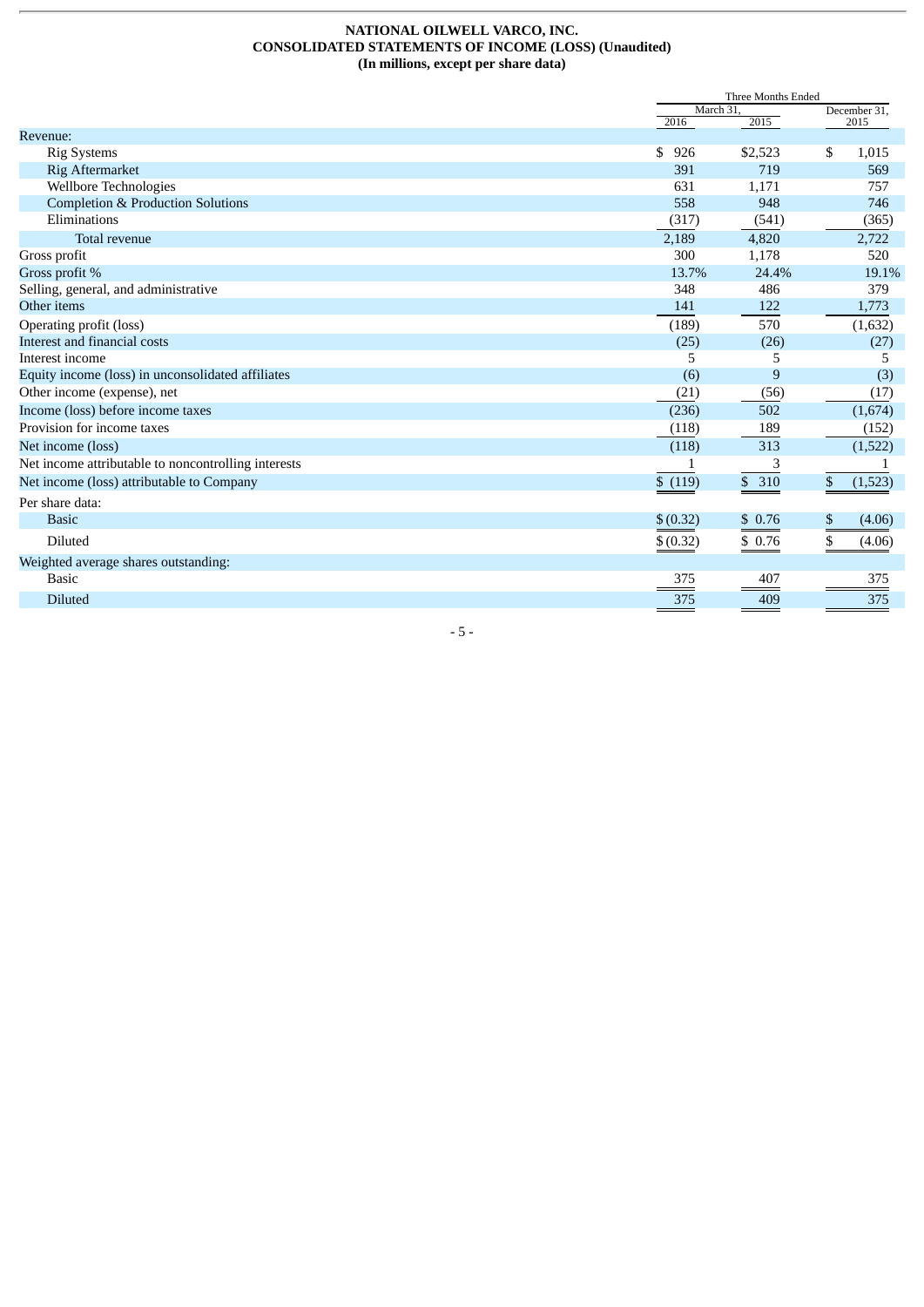#### **NATIONAL OILWELL VARCO, INC. EBITDA & OPERATING PROFIT – AS ADJUSTED SUPPLEMENTAL SCHEDULE (Unaudited) (In millions)**

|                                                     |            | Three Months Ended  |              |       |
|-----------------------------------------------------|------------|---------------------|--------------|-------|
|                                                     | March 31,  |                     | December 31, |       |
|                                                     | 2016       | 2015                |              | 2015  |
| Revenue:                                            |            |                     |              |       |
| <b>Rig Systems</b>                                  | \$<br>926  | \$2,523             | \$           | 1,015 |
| Rig Aftermarket                                     | 391        | 719                 |              | 569   |
| Wellbore Technologies                               | 631        | 1,171               |              | 757   |
| <b>Completion &amp; Production Solutions</b>        | 558        | 948                 |              | 746   |
| Eliminations                                        | (317)      | (541)               |              | (365) |
| Total revenue                                       | \$2,189    | \$4,820             | \$           | 2,722 |
| Adjusted EBITDA:                                    |            |                     |              |       |
| <b>Rig Systems</b>                                  | \$.<br>137 | $\mathbb{S}$<br>538 | \$           | 214   |
| Rig Aftermarket                                     | 82         | 217                 |              | 145   |
| <b>Wellbore Technologies</b>                        | 43         | 245                 |              | 77    |
| Completion & Production Solutions                   | 48         | 173                 |              | 89    |
| Eliminations and corporate costs (A)                | (183)      | (291)               |              | (201) |
| <b>Total Adjusted EBITDA</b>                        | \$127      | \$ 882              |              | 324   |
| Operating profit (loss) excluding other items:      |            |                     |              |       |
| <b>Rig Systems</b>                                  | \$.<br>119 | \$<br>517           | \$           | 193   |
| Rig Aftermarket                                     | 77         | 212                 |              | 139   |
| Wellbore Technologies                               | (53)       | 140                 |              | (22)  |
| <b>Completion &amp; Production Solutions</b>        | (4)        | 117                 |              | 37    |
| Eliminations and corporate costs (A)                | (187)      | (294)               |              | (206) |
| Total operating profit (loss) excluding other items | (48)<br>\$ | 692<br>\$           |              | 141   |

(A) – The Company no longer allocates certain corporate overhead costs to its operating segments. Prior periods are shown on a comparable basis.

- 6 -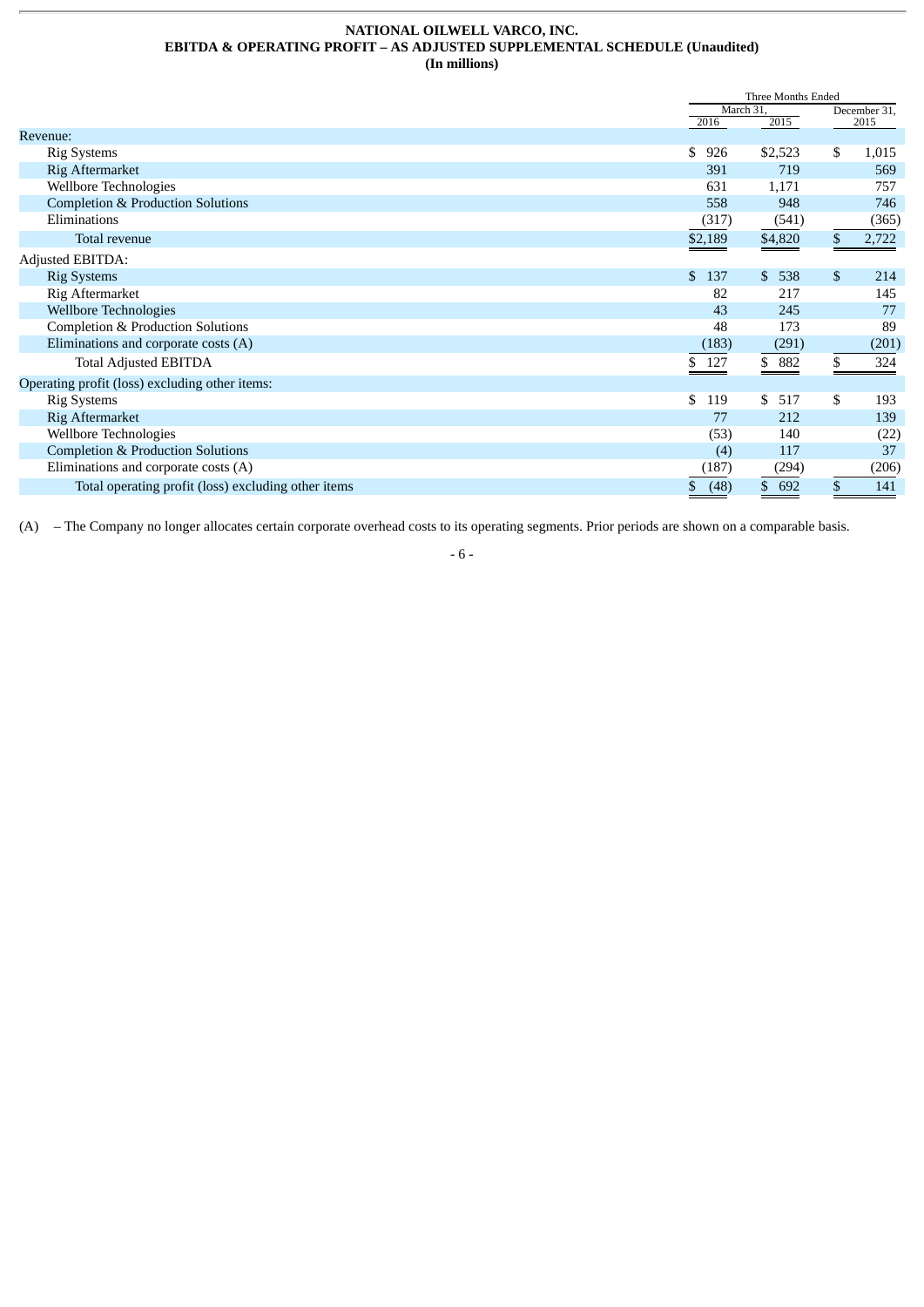#### **NATIONAL OILWELL VARCO, INC. CONSOLIDATED BALANCE SHEETS (In millions)**

|                                                             | March 31,<br>2016<br>(Unaudited) |              | December 31,<br>2015 |
|-------------------------------------------------------------|----------------------------------|--------------|----------------------|
| <b>ASSETS</b>                                               |                                  |              |                      |
| Current assets:                                             |                                  |              |                      |
| Cash and cash equivalents                                   | \$<br>1,759                      | \$           | 2,080                |
| Receivables, net                                            | 2,212                            |              | 2,926                |
| Inventories, net                                            | 4,534                            |              | 4,678                |
| Costs in excess of billings                                 | 1,040                            |              | 1,250                |
| Other current assets (B)                                    | 503                              |              | 491                  |
| Total current assets                                        | 10,048                           |              | 11,425               |
| Property, plant and equipment, net                          | 3,303                            |              | 3,124                |
| Goodwill and intangibles, net                               | 10,803                           |              | 10,829               |
| Other assets $(B)$ $(C)$                                    | 1,415                            |              | 1,326                |
| <b>Total assets</b>                                         | \$25,569                         | \$           | 26,704               |
| LIABILITIES AND STOCKHOLDERS' EQUITY                        |                                  |              |                      |
| Current liabilities:                                        |                                  |              |                      |
| Accounts payable                                            | $\mathbb{S}$<br>467              | $\mathbb{S}$ | 623                  |
| <b>Accrued liabilities</b>                                  | 2,058                            |              | 2,284                |
| Billings in excess of costs                                 | 704                              |              | 785                  |
| Current portion of long-term debt and short-term borrowings |                                  |              | 2                    |
| Accrued income taxes                                        | 199                              |              | 264                  |
| Total current liabilities                                   | 3,435                            |              | 3,958                |
| Long-term debt (C)                                          | 3,372                            |              | 3,907                |
| Other liabilities (B)                                       | 2,329                            |              | 2,379                |
| <b>Total liabilities</b>                                    | 9,136                            |              | 10,244               |
| Total stockholders' equity                                  | 16,433                           |              | 16,460               |
| Total liabilities and stockholders' equity                  | \$25,569                         | \$           | 26,704               |

(B) – For the quarter ended March 31, 2016, NOV adopted FASB Accounting Standards Update No. 2015-17, *Income Taxes – Balance Sheet Classification of Deferred Taxes,* which requires classification of deferred tax asset and liabilities as non-current where previously they had been split between current and non-current. Prior periods are shown on a comparable basis.

(C) – For the quarter ended March 31, 2016, NOV adopted FASB Accounting Standards Update No. 2015-03, *Interest – Imputation of Interest – Simplifying the Presentation of Debt Issuance Costs,* which requires classification of debt issuance costs as a reduction of debt where previously they had been classified as an asset. Prior periods are shown on a comparable basis.

- 7 -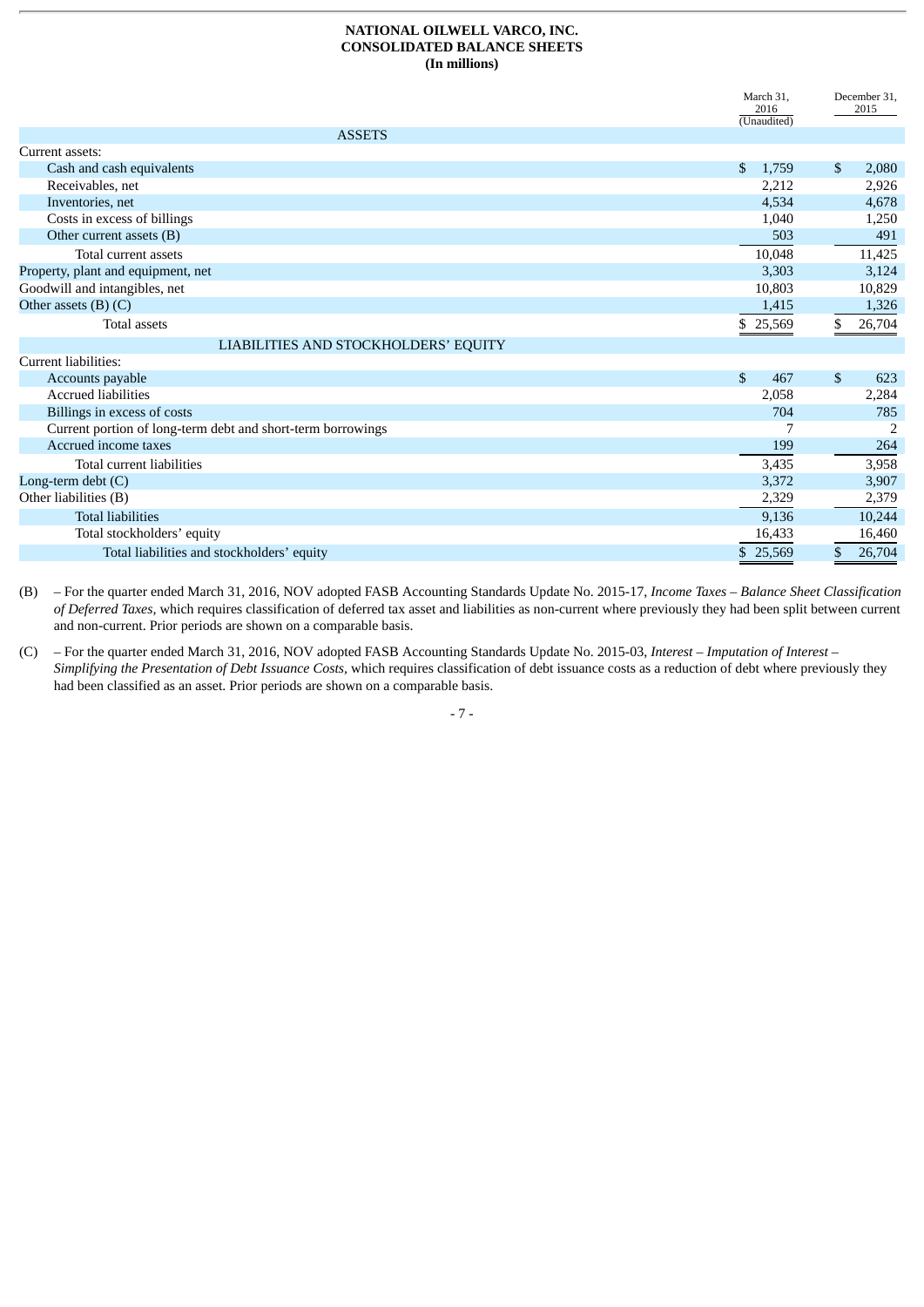#### **NATIONAL OILWELL VARCO, INC. AS ADJUSTED BEFORE DEPRECIATION & AMORTIZATION SUPPLEMENTAL SCHEDULE (Unaudited) (In millions)**

|                                                                                                       | Three Months Ended |                |    |                |
|-------------------------------------------------------------------------------------------------------|--------------------|----------------|----|----------------|
|                                                                                                       | March 31,          |                |    | December 31,   |
| Operating profit (loss) excluding other items:                                                        | 2016               | 2015           |    | 2015           |
| <b>Rig Systems</b>                                                                                    | \$119              | \$517          | \$ | 193            |
| <b>Rig Aftermarket</b>                                                                                | 77                 | 212            |    | 139            |
| Wellbore Technologies                                                                                 | (53)               | 140            |    | (22)           |
| <b>Completion &amp; Production Solutions</b>                                                          | (4)                | 117            |    | 37             |
| Eliminations and corporate costs                                                                      | (187)              | (294)          |    | (206)          |
| Total operating profit (loss) excluding other items                                                   | \$ (48)            | \$692          | \$ | 141            |
| Depreciation & amortization:                                                                          |                    |                |    |                |
| <b>Rig Systems</b>                                                                                    | \$18               | \$<br>- 21     | \$ | 21             |
| Rig Aftermarket                                                                                       | 5                  | 5              |    | 6              |
| <b>Wellbore Technologies</b>                                                                          | 96                 | 105            |    | 99             |
| Completion & Production Solutions                                                                     | 52                 | 56             |    | 52             |
| Eliminations and corporate costs                                                                      | $\overline{4}$     | 3              |    | 5              |
| Total depreciation & amortization                                                                     | \$175              | \$190          | \$ | 183            |
| Adjusted EBITDA (Operating profit excluding other items before depreciation & amortization) (Note 1): |                    |                |    |                |
| <b>Rig Systems</b>                                                                                    | \$137              | \$538          | \$ | 214            |
| <b>Rig Aftermarket</b>                                                                                | 82                 | 217            |    | 145            |
| Wellbore Technologies                                                                                 | 43                 | 245            |    | 77             |
| <b>Completion &amp; Production Solutions</b>                                                          | 48                 | 173            |    | 89             |
| Eliminations and corporate costs                                                                      | (183)              | (291)          |    | (201)          |
| <b>Total Adjusted EBITDA</b>                                                                          | \$127              | \$882          | \$ | 324            |
|                                                                                                       |                    |                |    |                |
| Adjusted EBITDA % (Note 1):                                                                           | 14.8%              | 21.3%          |    |                |
| <b>Rig Systems</b><br>Rig Aftermarket                                                                 | 21.0%              | 30.2%          |    | 21.1%<br>25.5% |
|                                                                                                       | 6.8%               |                |    |                |
| <b>Wellbore Technologies</b>                                                                          | 8.6%               | 20.9%<br>18.2% |    | 10.2%<br>11.9% |
| Completion & Production Solutions                                                                     | 5.8%               |                |    | 11.9%          |
| Total Adjusted EBITDA %                                                                               |                    | 18.3%          |    |                |
| <b>Total Adjusted EBITDA</b>                                                                          | \$127              | \$882          | \$ | 324            |
| Other items<br>Interest income                                                                        | (141)<br>5         | (122)          |    | (1,773)        |
|                                                                                                       |                    | 5<br>9         |    | 5              |
| Equity income (loss) in unconsolidated affiliates<br>Other income (expense), net                      | (6)<br>(21)        | (56)           |    | (3)<br>(17)    |
| Net loss attributable to noncontrolling interest                                                      | (1)                |                |    |                |
|                                                                                                       |                    | (3)            |    | (1)            |
| EBITDA (Note 1)                                                                                       | \$ (37)            | \$715          | \$ | (1,465)        |
| Reconciliation of EBITDA (Note 1):                                                                    |                    |                |    |                |
| GAAP net income (loss) attributable to Company                                                        | \$(119)            | \$ 310         | \$ | (1, 523)       |
| Provision for income taxes                                                                            | (118)              | 189            |    | (152)          |
| Interest expense                                                                                      | 25                 | 26             |    | 27             |
| Depreciation & amortization                                                                           | 175                | 190            |    | 183            |
| <b>EBITDA</b>                                                                                         | (37)               | 715            |    | (1, 465)       |
| Other items in operating profit                                                                       | 141                | 122            |    | 1,773          |
| Other items in other income (expense), net                                                            | 6                  | 9              |    | 7              |
| EBITDA excluding other items (Note 1)                                                                 | \$110              | \$846          | \$ | 315            |

- 8 -